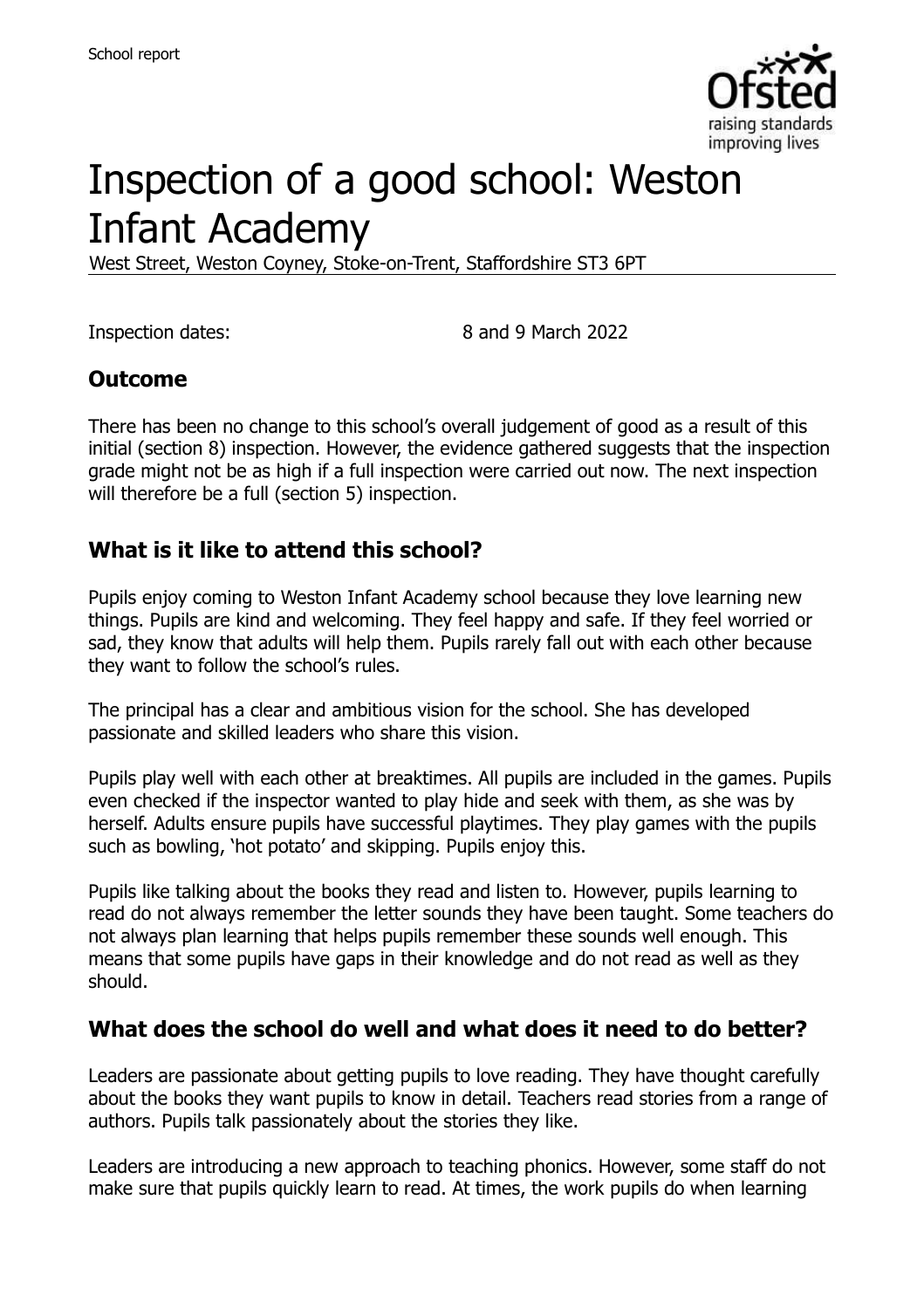

new letter sounds is too easy or too hard. Some teachers do not use assessment well enough to be able to match the work to what the pupils can do. This means that some pupils have gaps in their knowledge of the sounds they should know.

Mathematics is a strength in the school. Leaders have ensured there is a consistent approach to the teaching of mathematics. Resources are used effectively to support pupils' learning. In the early years, teachers are skilled in developing mathematical understanding by asking questions that make children think deeply. Children are skilled at explaining their answers. They are proud of their achievements. One child was so proud of his learning that he took the inspector on a tour of the dinosaur nest the class had built. He confidently counted dinosaurs as he walked.

Leaders have worked hard to develop a curriculum that is exciting for the pupils. The pupils learn about local people such as Emma Bridgewater and the captain of the Titanic, Edward John Smith. Learning is well sequenced and builds on what pupils already know. However, in some subjects, leaders have not yet identified the key learning they want pupils to remember. This means that although pupils can talk confidently about what they are doing, they do not always remember the most important parts of their learning.

Pupils' positive behaviour allows learning to happen. Pupils are enthusiastic learners. They use the resources in the classrooms to support their learning well. In history, for example, pupils used a timeline to support their understanding of chronology.

Pupils with special educational needs and/or disabilities (SEND) are identified early and effectively. Leaders ensure that pupils with SEND benefit from appropriate support so that they can access the full curriculum alongside their classmates.

Leaders carefully consider ways to enhance pupils' learning. Pupils attend clubs that support both academic and personal development. For example, pupils attend games, writing and science clubs. Pupils enjoy attending these clubs.

Leaders have worked effectively to improve attendance. Families that need help are carefully identified. Staff then work effectively with the school's educational welfare officer to give targeted support. The number of pupils who are regularly absent from school is declining as a result.

Governors and trustees share the principal's ambitious vision for the school. They provide leaders with appropriate challenge, help and encouragement. Leaders benefit from the trust's support.

Staff are proud to work at the school. They appreciate leaders' and governors' help in managing their workload. Staff feel their well-being is considered when leaders introduce new initiatives. Leaders have worked hard to build a supportive team across the two schools in the federation.

In discussion with the principal, the inspector agreed that the teaching of early reading and the foundation curriculum may usefully serve as a focus for the next inspection.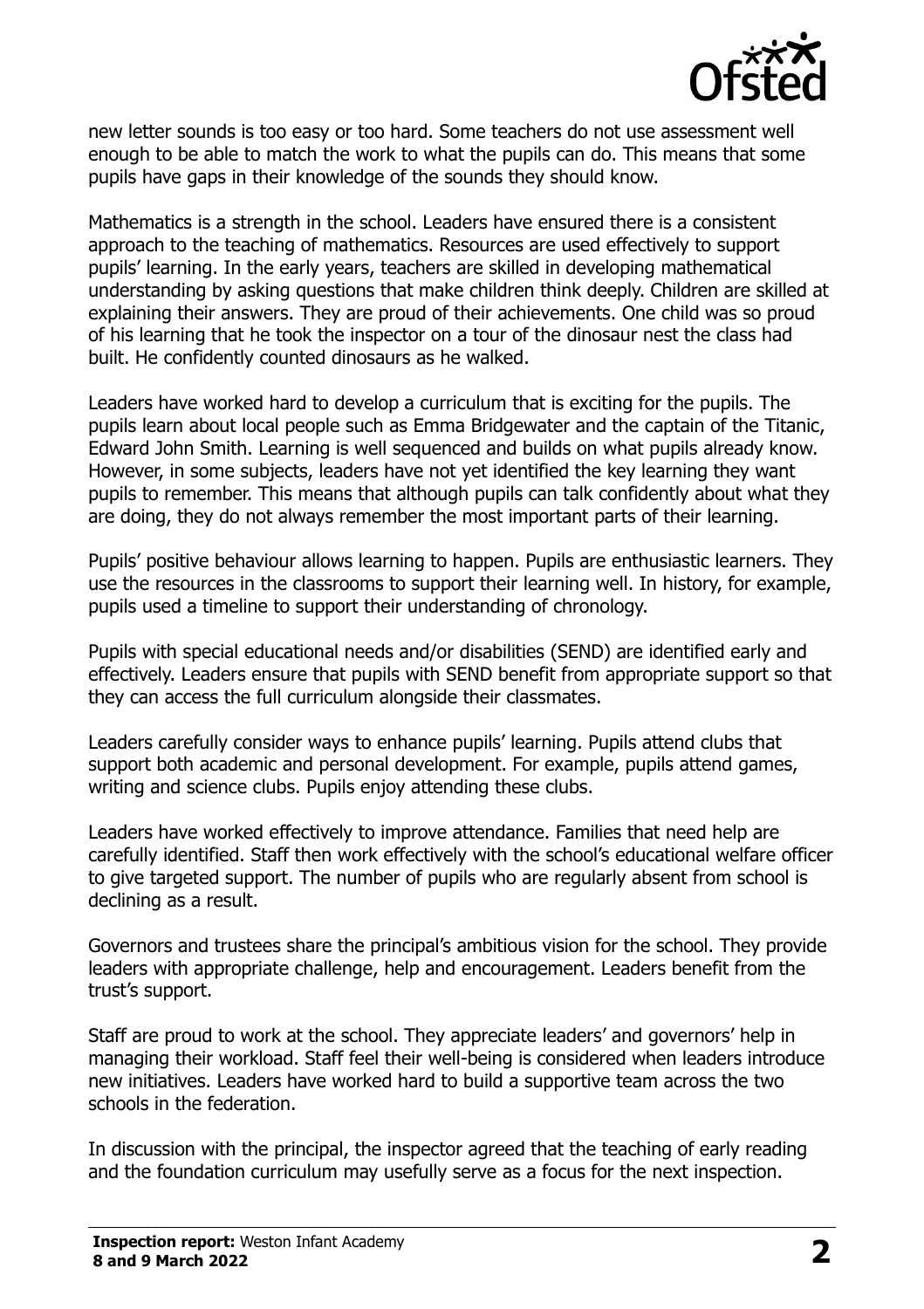

# **Safeguarding**

The arrangements for safeguarding are effective.

Leaders ensure that all staff know what to do if they have a concern about a pupil. They have worked hard to establish effective relationships with parents and carers. Leaders offer support before issues arise. If concerns arise about a pupil, leaders make swift and detailed referrals to the appropriate agencies. This ensures that pupils get the right support when they need it.

Pupils are taught to keep safe online. Pupils feel confident to share any concerns with a trusted adult. As a result, pupils feel safe at school.

# **What does the school need to do to improve?**

### **(Information for the school and appropriate authority)**

- Some members of staff do not have the knowledge required to teach phonics and early reading effectively. This prevents some pupils from progressing through the reading curriculum as well as they could. Leaders should ensure that all members of staff have the subject knowledge that they need to deliver the early reading curriculum effectively.
- Some teachers are not using assessment well enough to adapt phonics teaching to meet pupils' needs. This means that some learning is too easy or too hard. Pupils do not secure the knowledge they need to be fluent and confident readers. Leaders need to ensure that staff use assessment information to then plan activities that help pupils to securely remember and confidently use the letter sounds they have been taught.
- In a small number of subjects, leaders have not defined the precise knowledge that they want pupils to learn. Consequently, pupils do not learn as well as they should. It is clear from leaders' actions that they are in the process of bringing this about. Leaders should ensure that they identify the important knowledge that they want pupils to learn in these subjects.

# **Background**

When we have judged a school to be good, we will then normally go into the school about once every four years to confirm that the school remains good. This is called a section 8 inspection of a good or outstanding school, because it is carried out under section 8 of the Education Act 2005. We do not give graded judgements on a section 8 inspection. However, if we find evidence that a school would now receive a higher or lower grade, then the next inspection will be a section 5 inspection. Usually this is within one to two years of the date of the section 8 inspection. If we have serious concerns about safeguarding, behaviour or the quality of education, we will deem the section 8 inspection as a section 5 inspection immediately.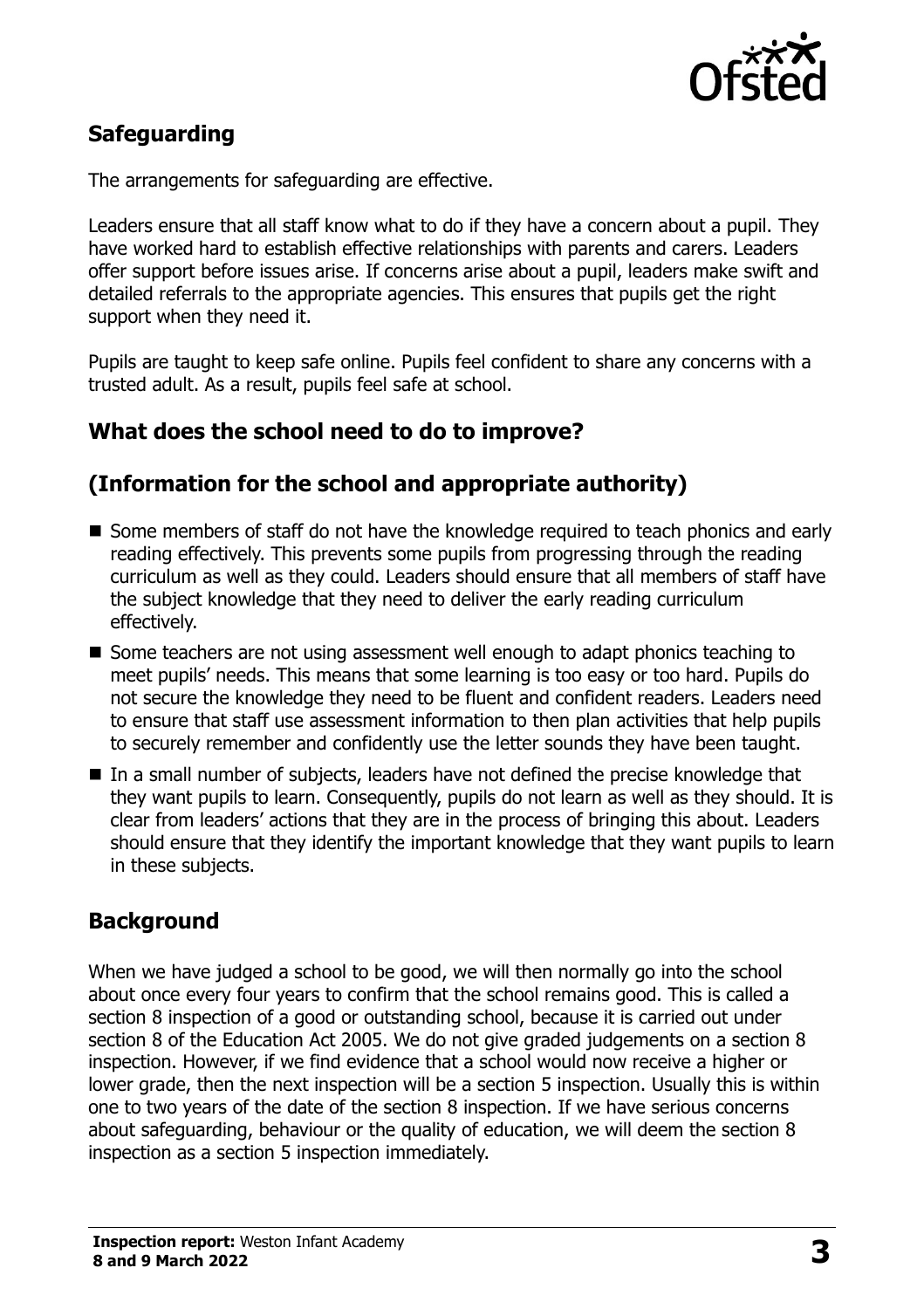

This is the first section 8 inspection since we judged the predecessor school, Weston Heights Infant School, to be good in February 2014.

### **How can I feed back my views?**

You can use [Ofsted Parent View](https://parentview.ofsted.gov.uk/) to give Ofsted your opinion on your child's school, or to find out what other parents and carers think. We use information from Ofsted Parent View when deciding which schools to inspect, when to inspect them and as part of their inspection.

The Department for Education has further quidance on how to complain about a school.

If you are the school and you are not happy with the inspection or the report, you can [complain to Ofsted.](https://www.gov.uk/complain-ofsted-report)

# **Further information**

You can search for [published performance information](http://www.compare-school-performance.service.gov.uk/) about the school.

In the report, '[disadvantaged pupils](http://www.gov.uk/guidance/pupil-premium-information-for-schools-and-alternative-provision-settings)' refers to those pupils who attract government pupil premium funding: pupils claiming free school meals at any point in the last six years and pupils in care or who left care through adoption or another formal route.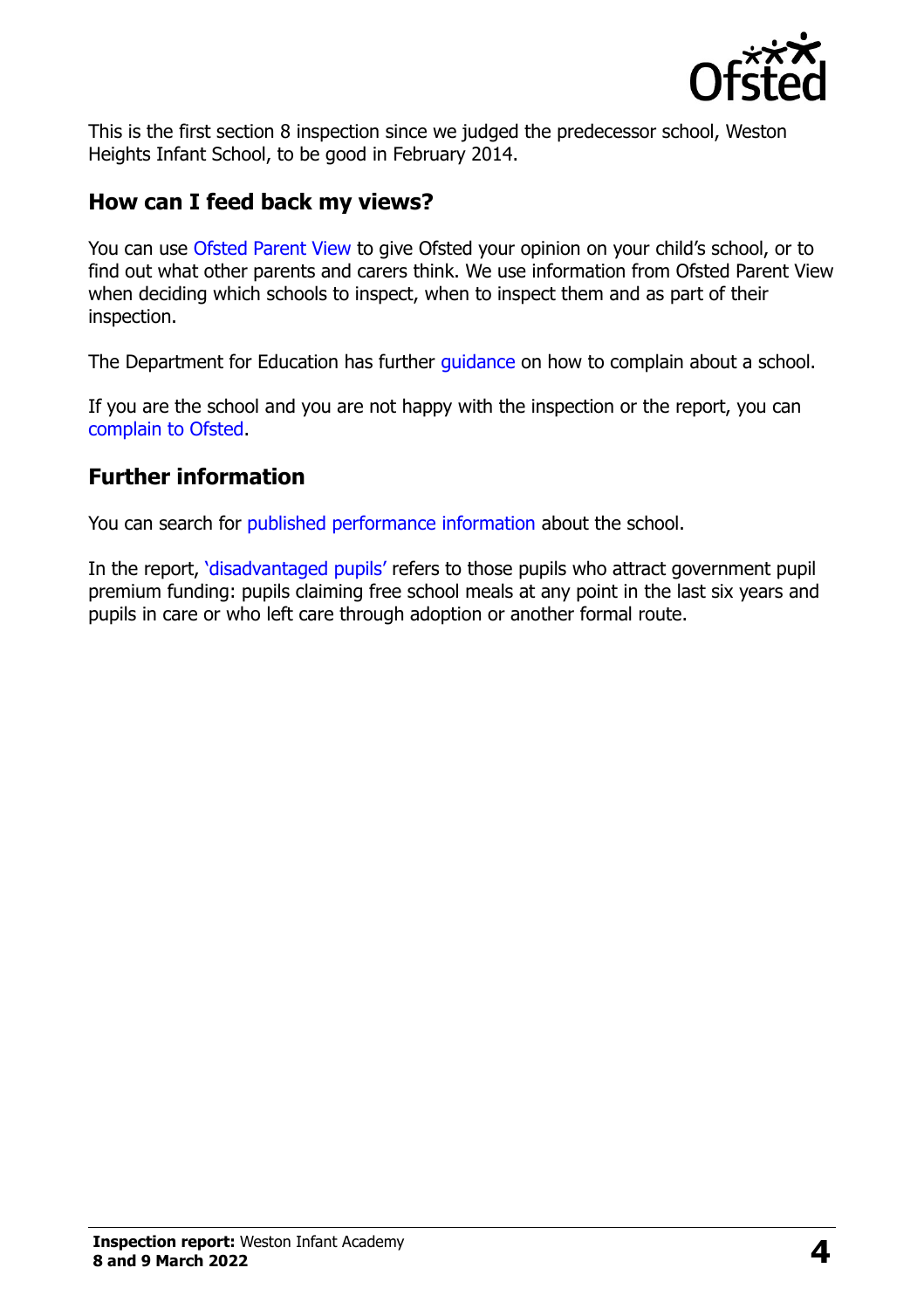

# **School details**

| Unique reference number             | 143358                     |
|-------------------------------------|----------------------------|
| <b>Local authority</b>              | Stoke-on-Trent             |
| <b>Inspection number</b>            | 10212333                   |
| <b>Type of school</b>               | Infant                     |
| <b>School category</b>              | Academy converter          |
| Age range of pupils                 | $3$ to $7$                 |
| <b>Gender of pupils</b>             | Mixed                      |
| Number of pupils on the school roll | 168                        |
| <b>Appropriate authority</b>        | Board of trustees          |
| <b>Chair of trust</b>               | Johnny Anderson            |
| <b>Principal</b>                    | Julie Birchall             |
| Website                             | www.westonfederation.co.uk |
| Date of previous inspection         | Not previously inspected   |

# **Information about this school**

- The school federated with Weston Junior Academy in September 2015. The schools share the same principal.
- Weston Infant Academy converted to become an academy school and joined St Bart's Multi-Academy Trust in November 2017.
- The school uses a minibus to transport siblings from the infant to the junior school.
- The school runs its own before- and after-school club.
- The school does not use alternative provision.
- There is a separate specially resourced provision for pupils with SEND run by Abbey Hill School and College on the school site.

# **Information about this inspection**

■ This was the first routine inspection the school received since the COVID-19 pandemic began. The inspector discussed the impact of the pandemic with leaders and has taken that into account in their evaluation of the school.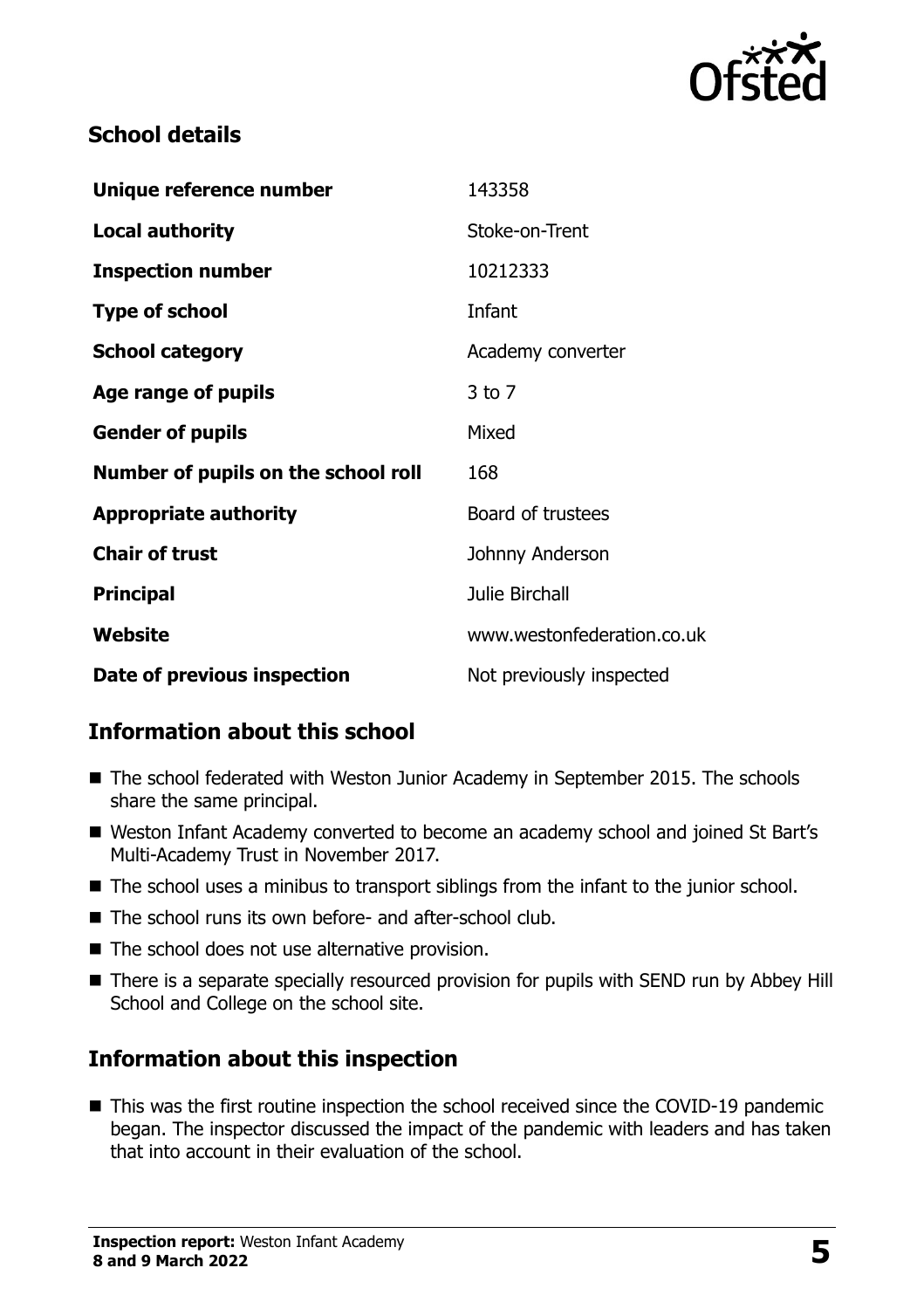

- The inspector held meetings with the principal, vice-principal, assistant principal and special educational needs coordinator.
- The inspector carried out deep dives in these subjects: reading, mathematics and history. For each deep dive, the inspector discussed the curriculum with subject leaders, visited a sample of lessons, spoke to teachers, spoke to some pupils about their learning and looked at samples of pupils' work.
- The inspector met with the designated safeguarding lead and checked safeguarding documents, including the checks made on staff. They also examined documentation relating to pupils' attendance and behaviour.
- The inspector considered the responses to the online survey, Ofsted Parent View, and the views of staff recorded in Ofsted's online survey.
- The inspector spoke with those responsible for governance, local governors and executive leaders from the multi-academy trust.

#### **Inspection team**

Eve Morris, lead inspector **Her Majesty's Inspector**